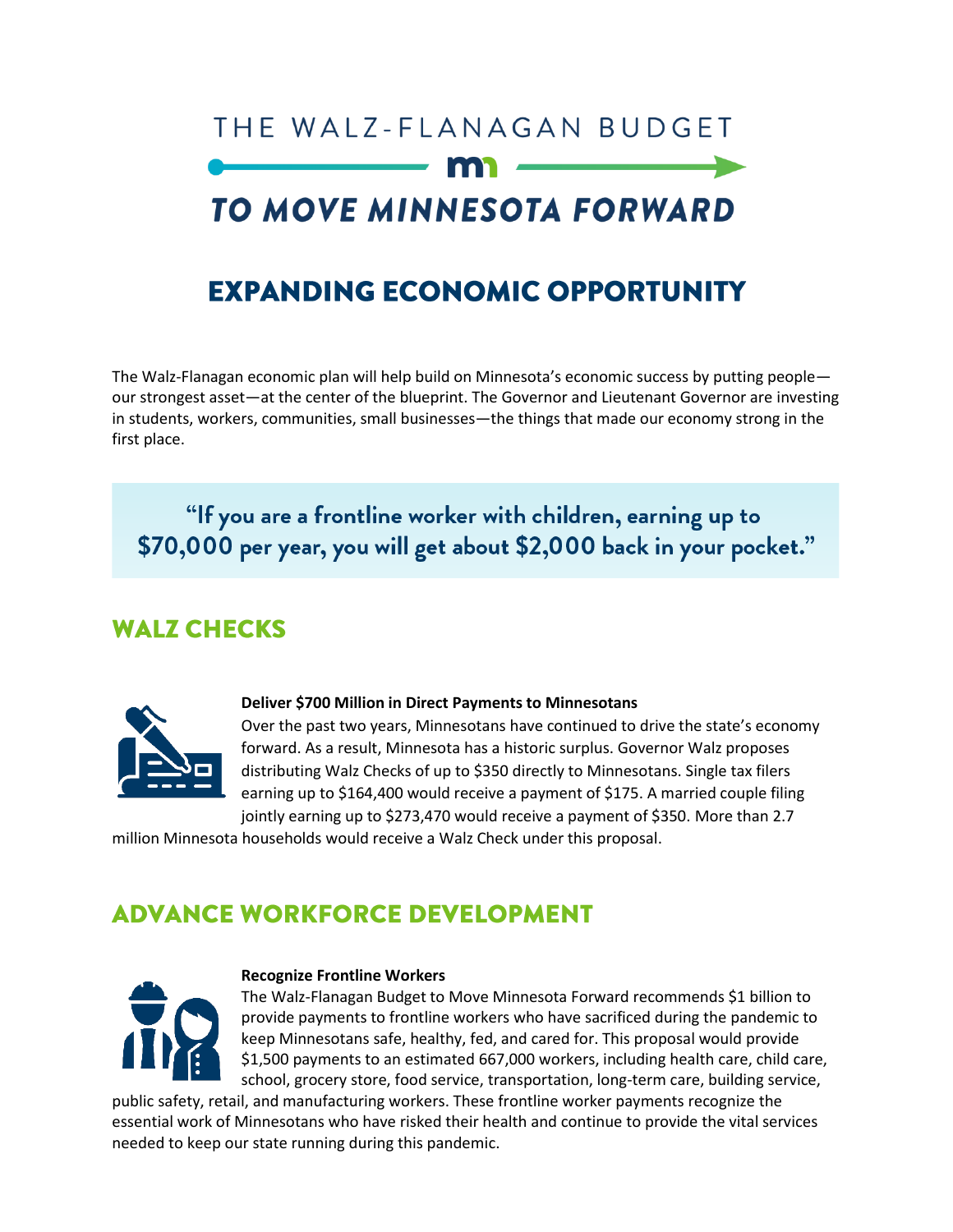

#### **Support Minnesota's Caregiver Workforce**

As our state confronts the challenges of the COVID-19 pandemic, Minnesota's caregivers continue to be heroes. The Governor and Lieutenant Governor propose a \$115 million investment to retain frontline workers who provide life-sustaining care for people with disabilities, older adults, people with behavioral health needs, and people experiencing homelessness. Critical workforce shortages in these sectors have

deepened during the pandemic and pose a threat to the health, independence, and stability of Minnesotans who rely on it. The Walz-Flanagan proposal will help bolster worker retention by establishing a fund for worker incentive payments, tuition reimbursement, and childcare grants. These resources will support frontline workers and the people who rely on the essential services they provide.

#### **Revitalize Our Health Care Workforce**

The pandemic has highlighted the importance of investing in our health care workforce. Minnesota hospitals, clinics, and long-term care facilities face severe staffing shortages, with more than 40,000 open positions needing to be filled. Investing in this high-need career area is vital for the future health of our state. We must break down financial barriers and ensure students see health care as a viable

field if we want to fill these open positions and provide Minnesotans with the care they need and deserve. The Governor and Lieutenant Governor's budget makes critical investments in the health care workforce, building on recent programs like free certified nursing training and the Minnesota Future Together Grant, both of which provide tuition-free pathways for students in high-need career areas.



#### **Expand Dual Training Program**

The dual-training model pairs on-the-job training with classroom instruction for highneed career areas like manufacturing, agriculture, health care, and information technology. In 2020, 1,900 new apprentices took advantage of dual-training programs through the state's Dual Training Competency Grant Program (DTG). These apprentices are able to earn a living wage while learning their craft and are connected

to companies that are invested in their success and can potentially provide long-term employment.



#### **Provide Free High School Equivalency Tests**

All Minnesotans, regardless of economic status, should have the opportunity to earn a high school equivalency diploma. Currently, the high school equivalency assessment can cost up to \$144 for one full battery. The Governor and Lieutenant Governor's proposal would invest \$345,000 per year to pay for the first complete battery of a commissioner-approved high school equivalency assessment.



#### **Advance Technology Re-Skilling Training**

The COVID-19 pandemic has disproportionately impacted women and communities of color. In working toward racial, gender, and economic justice, and to meet the growing labor needs in Minnesota's tech industry, Governor Walz proposes an investment of \$13 million in the Adult Tech Training Program for Black, Indigenous, People of Color (BIPOC), and women. These are some of the highest-paying jobs in

the state and will help close the gap on racial and gender disparities in our communities while also meeting tech labor demands.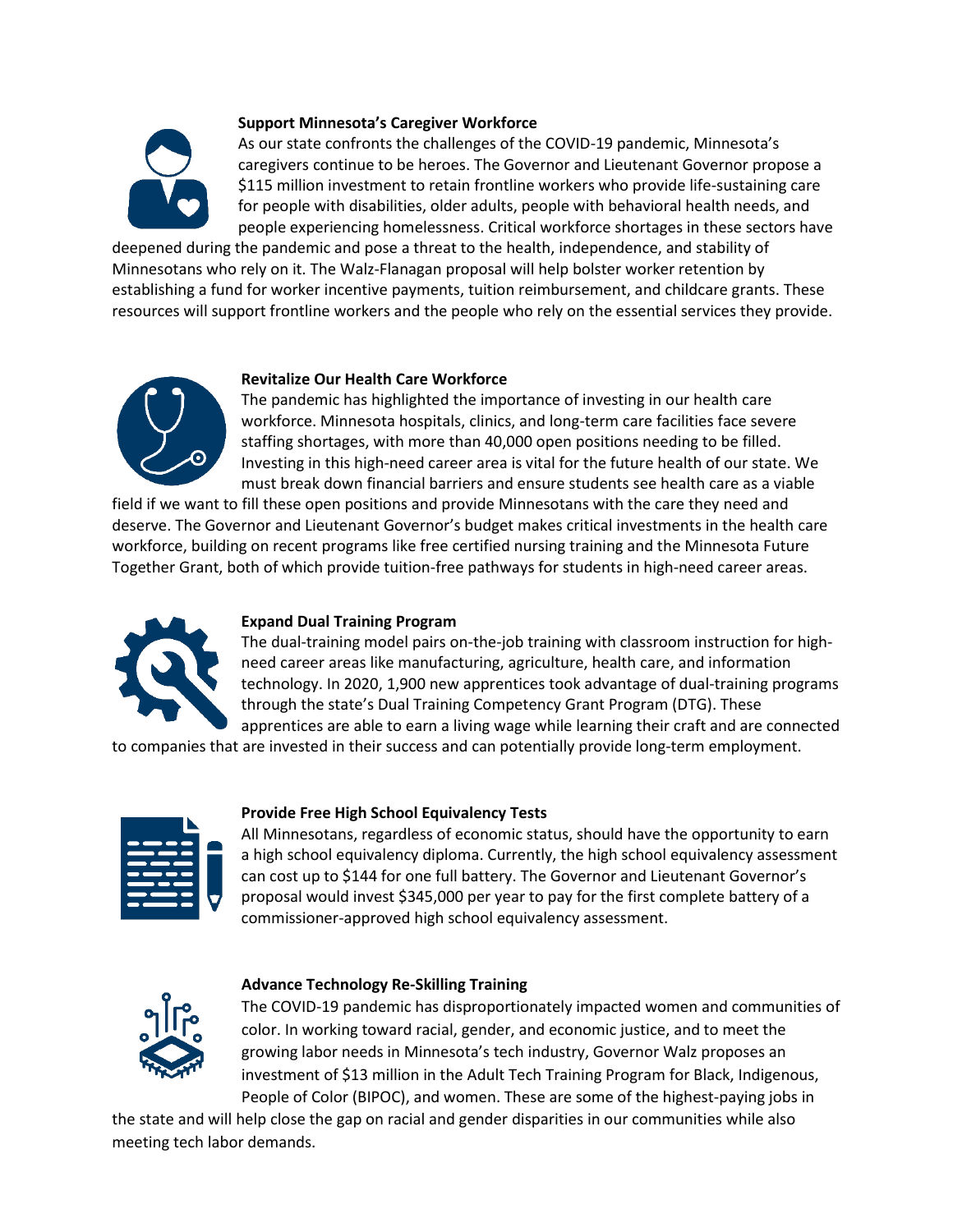

#### **Invest in Institutions of Higher Education**

The success of Minnesota's public higher education systems is directly tied to the success of our state. The University of Minnesota system alone contributes more than \$8.6 billion a year in economic activity to the state, supporting more than 77,000 jobs across Minnesota and generating more than \$470 million in state taxes. Governor Walz and Lieutenant Governor Flanagan will invest in the University of Minnesota and

the Minnesota State systems to help maintain our state's reputation as a national leader in research and innovation. These investments will also address the rising cost of attendance, working to make higher education more attainable and ensuring Minnesota continues to be a top destination for prospective students.



#### **Modernize Workforce Tools**

Now, more than ever, Minnesota must modernize its digital services to meet the needs of Minnesotans where they are, with the services they need to find training programs to grow their skills, find job opportunities, and find a career path to achieve success. The Governor's budget invests \$15 million in one-time funding to modernize the Department of Employment and Economic Development's workforce

system to best serve Minnesota jobseekers with upgraded digital tools that bring the resources Minnesotans can get in-person, virtually.

# **INCREASE EDUCATIONAL OPPORTUNITIES**



**Expand Access to Rigorous Coursework and Career and Technical Education**

Access to rigorous coursework opportunities—such as such as Advanced Placement (AP), International Baccalaureate (IB), Career and Technical Education (CTE), and Concurrent Enrollment and Early Middle College courses—provides students with the opportunity to be better prepared for their careers and college. Minnesota continues to see significant gaps in rigorous course taking for students living in poverty, BIPOC

students, students learning English, and those with disabilities when compared to their peers. That is why the Governor and Lieutenant Governor recommend \$10 million annually to expand rigorous coursework for historically disenfranchised students and students in Greater Minnesota.



#### **Increase Tech Jobs Pipeline for Minnesota Youth**

Minnesota's talent pipeline for technology severely lags the nation and as a key indicator, last year Minnesota ranked  $50<sup>th</sup>$  out of 50 states in the number of students who took the AP computer science examination. Yet, this sector is critical to Minnesota's economic growth. That's why Governor Walz is investing \$15 million in the Tech Youth Training program – to prepare the future of our workforce, Black,

Indigenous and People of Color (BIPOC) students and youth to meet the demands of Minnesota's growing tech industry and leave the program with connections to employer ready to hire into the highest-paying career tracks in the state.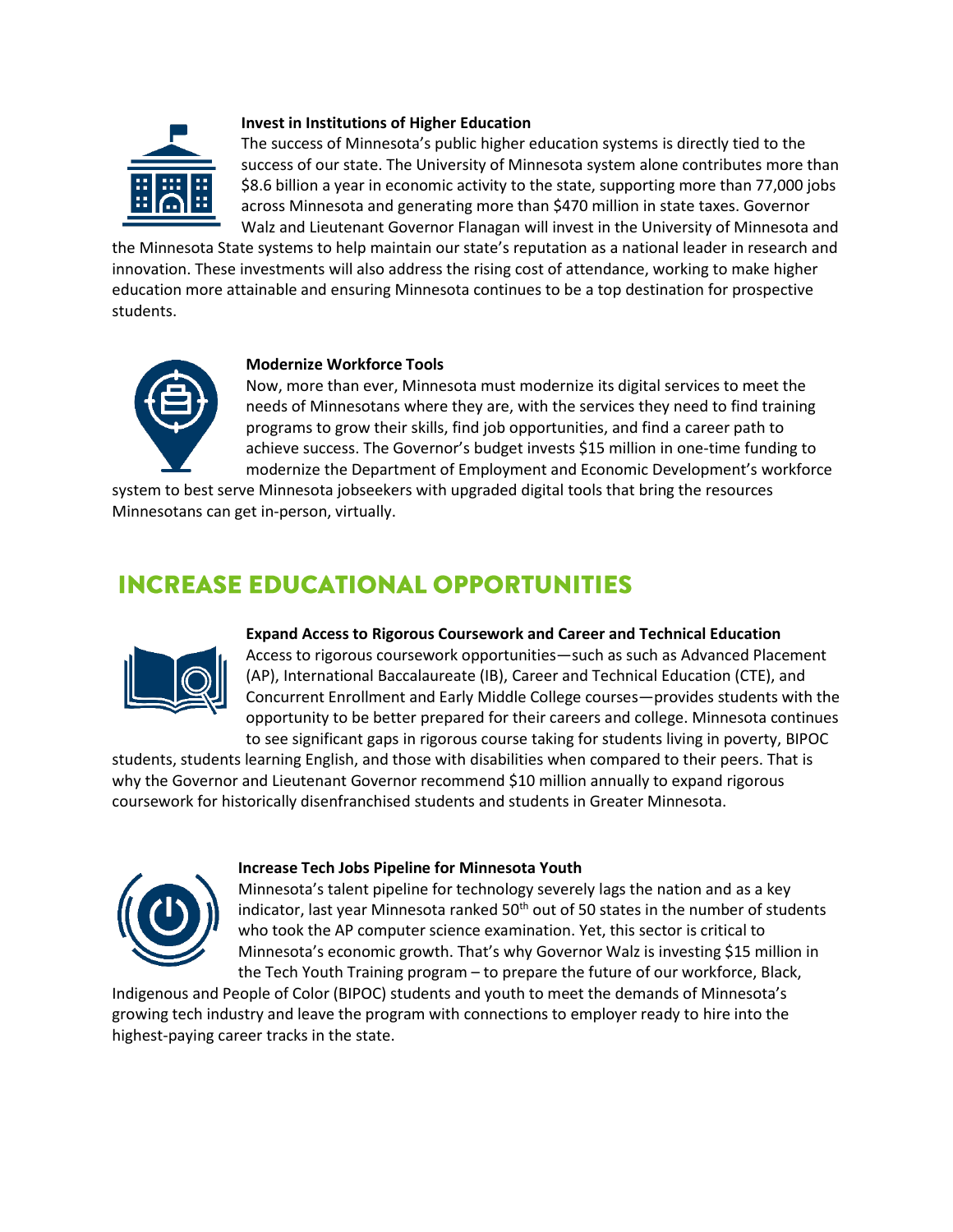# **LOWER COSTS FOR CONSUMERS**



#### **Permanently Lower Home Energy Bills**

In order to permanently lower home energy bills, Governor Walz and Lieutenant Governor Flanagan propose additional investment in the Weatherization Assistance Program, which will save money and save energy for about 7,000 income-eligible Minnesotans by making their homes more energy efficient and safer. The proposal permanently lowers home energy costs by 20-30% for Minnesotans who pay at least

two times higher for energy bills than the average household. We know that lower income Minnesotans are disproportionately impacted by climate change. Homes most in need of weatherization services leave Minnesotans exposed to extreme weather events like cold, flooding, and wind damage—all of which are occurring more frequently due to a changing climate. The Weatherization Assistance Program helps Minnesotans not only lower their energy bills in a permanent way, but also helps curb the effects of climate change and reduces demands on our state's overall energy infrastructure.

# **CUT TAXES FOR FAMILIES AND SMALL BUSINESSES**



#### **Replenish the UI Trust Fund**

Minnesota's Unemployment Insurance (UI) program acted quickly to ensure that Minnesotans who lost their job due to the pandemic were able to pay their rent, buy food for themselves and their families, and weather the most difficult periods of the pandemic. UI benefits were a lifeline to Minnesota workers and their families during the pandemic, providing more than \$14 billion in cash assistance to nearly 900,000

workers. Now, the Governor and Lieutenant Governor propose replenishing the UI Trust Fund in case it's needed again, while making sure that the employers who also struggled don't bear the cost of this assistance.

The Governor and Lieutenant Governor's budget makes a one-time investment of \$2.73 billion to replenish the UI Trust Fund, which will prevent pandemic-related tax increases for businesses that were negatively impacted by COVID-19. This investment ensures that businesses across the state are held harmless and that future UI tax rates for employers will not be impacted by the pandemic.

A \$2.73 billion investment in the UI Trust Fund translates to a roughly \$900 investment per worker.



#### **Provide Tax Cuts for Middle Class Families with Child Care Costs**

Child care and other dependent care expenses continue to increase for Minnesota families. This proposal recognizes the challenges of the current environment by increasing the income threshold and maximum credit amount for Minnesota's Dependent Care Credit, which will provide tax cuts to more Minnesota taxpayers. The income threshold would increase from \$53,100 to \$70,000. This would make about

20,900 more Minnesota households eligible for the credit with an average tax cut would be \$271. This proposal would also update Minnesota's Newborn Credit to be available for all taxpayers regardless of marital status. Under this proposal, about 2,600 more taxpayers will be eligible for the credit.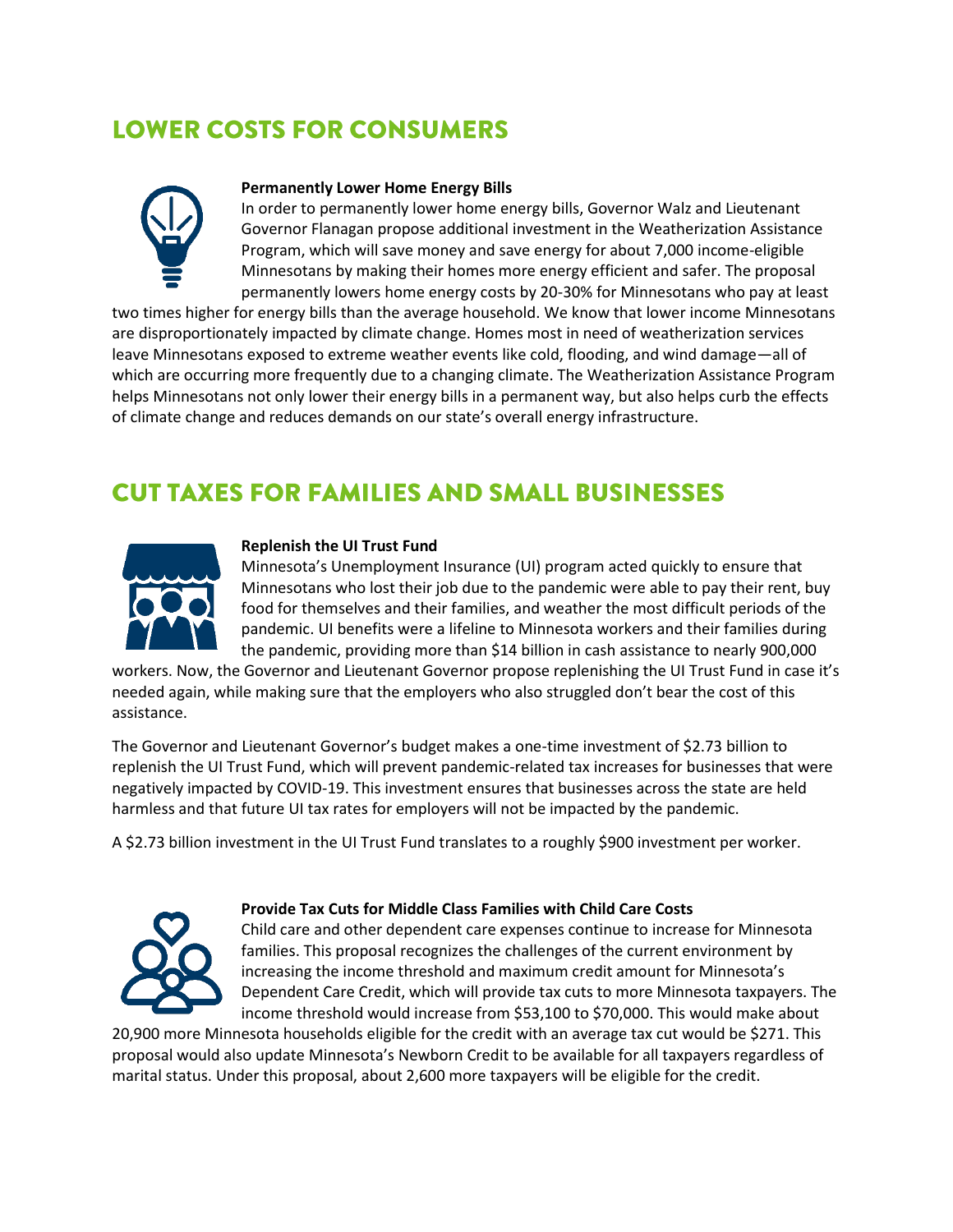

**Provide Tax Cuts for Middle Class Families with Expenses for Children in School** Families and students are working overtime to make sure everyone stays healthy and in school. They shouldn't need to also worry about how to afford the supplies necessary to get a world-class Minnesota education. This proposal would increase eligibility for Minnesota's K-12 Education Credit. Minnesota households earning up to \$70,000 would now qualify, allowing 38,600 more households to be eligible, with an

average credit amount of \$306.

# **ENSURE BROADBAND ACCESS FOR EVERY MINNESOTAN**



#### **Finish Broadband Statewide**

The Walz-Flanagan budget invests \$170 million to finish the job of bringing borderto-border broadband access to all Minnesotans. Over the past two years, the need for high-speed, high-quality broadband has grown dramatically. Through the past several years of the state's border-to-border broadband program, about 93% of Minnesota households have reliable broadband. The Governor and Lieutenant

Governor's investment, which would remain a competitive matching fund grant program, would finally pave the way for achieving the state's goal of providing every Minnesotan with reliable broadband.

### **FOSTER BUSINESSES DEVELOPMENT STATEWIDE**



#### **Invest in the Angel Tax Credit**

The Governor recommends allocating \$7 million for the Angel Tax Credit in FY23 and \$10 million in FY24-25. The program is Minnesota's primary economic development tool to assist early stage businesses engaged in technological innovation by providing a tax credit to investors or investment funds that make an equity investment. The Angel Tax Credit program has resulted in over \$498 million in private investment in

Minnesota startups, leveraged by the state's issuance of \$120 million in tax credits to angel investors.

Investing in this program prioritizes economic growth and builds on Minnesota's existing ecosystem of high tech, high innovation companies, including the state's clean energy technology and biotech/bioscience businesses. The Angel Tax Credit will help communities across the state create wealth by incentivizing investment in companies with founders that are women, veterans, minorities, and those headquartered in Greater Minnesota.



#### **Enhance Launch Minnesota**

Governor Walz proposes investing \$5 million in the Launch Minnesota program to expand supports for our startup ecosystem and launch an accelerator to help startups scale in Minnesota. Launch Minnesota works to attract top entrepreneurial talent to Minnesota through a series of initiatives focused on growing our innovation economy to keep our state competitive nationally and globally. The proposal would allow the

program to partner with appropriate ecosystem leaders to build an accelerator for startup growth in Minnesota. Focused on industries in which we see the most momentum – healthcare, clean energy, and agriculture/food, fintech and software/IT this state-wide accelerator will be a landing spot for companies looking to scale-up, giving them the connections, resources, and technical assistance to grow.